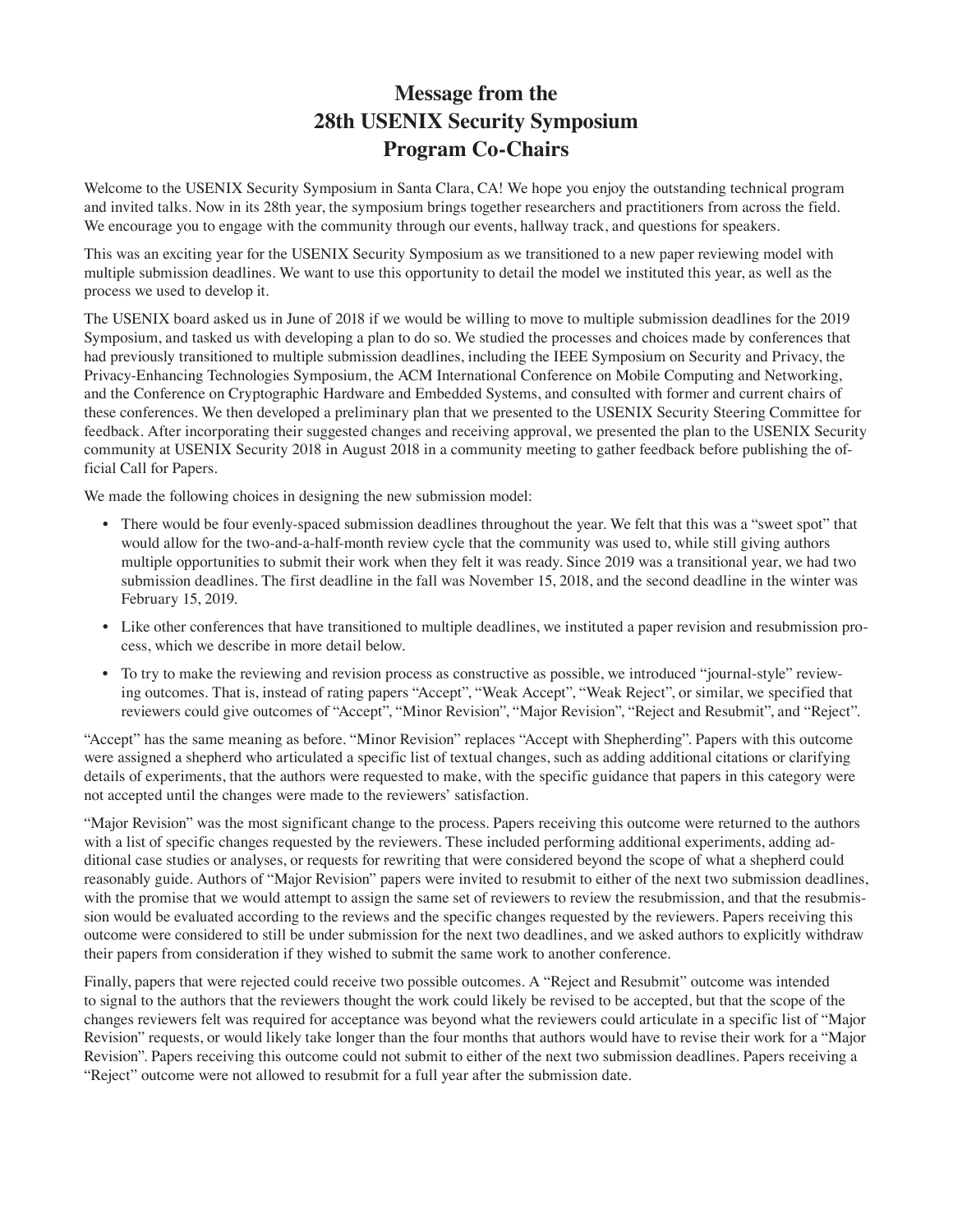- There would be two in-person program committee meetings a year. While program committee meetings are expensive and time-consuming, we received feedback from many community members that they serve an important role for calibration and discussion. In the 2019 transitional year, we held only one in-person meeting associated with the winter submission deadline.
- As in previous years, for each submission deadline, we used a double-blind review process with two rounds of reviews.

We expected the total number of submissions to increase this year, in line with the experience of other conferences that have transitioned to multiple submission deadlines. Accordingly, we gathered the largest program committee ever, with 100 members and two chairs. We endeavored to assemble a diverse program committee in terms of area of expertise, seniority level, geography, gender, race, and institution type. Members of the resulting program committee were 19% from industry, government, or nonprofit, 25% female, and 27% based outside the US. The 2018 USENIX Security chairs invited members of the community to volunteer themselves and others to serve on the 2019 program committee using a web form; we found this to be an incredibly valuable resource when assembling our program committee.

A major goal of our changes to the reviewing system was to focus on returning helpful, constructive reviews to authors, and to provide as much guidance as possible in moving submitted papers towards publication. Following last year, we also assembled a Review Task Force (RTF) of five experienced program committee members to help ensure review quality and encourage positive discussion. RTF members provided feedback on reviews, helped manage online discussion, and acted as proxies for program committee members not in attendance in the in-person program committee meeting, in exchange for a reduced reviewing workload. We found significant value in the RTF, and expanded their roles this year, particularly in facilitating online discussion and helping reviewers calibrate the new review outcomes across papers.

We received 260 submissions in the fall November 15, 2018 deadline. We administratively rejected four papers for violating the call for papers, and two papers were withdrawn, leaving 254 submissions to be considered in Fall Round 1. Each paper was assigned two reviews in the first round. Following three weeks of review and a week of online discussion, 93 papers were early rejected on December 14. Of these, 41 were Rejected and 45 received a Reject and Resubmit outcome. A paper was rejected if it received only scores of Reject or Reject and Resubmit, and neither reviewer saw value in additional reviews. The outcome was agreed upon by the reviewers. Authors of rejected papers were not given the opportunity to appeal. We believed that this early rejection step was critical, because it meant that the authors could immediately begin making changes to their submission and have it evaluated by other reviewers at another venue. The authors of the remaining 161 papers were given the opportunity to respond to the reviews and specific questions from the reviewers. Each fall Round 2 paper received two or more additional reviews. After three more weeks of reviewing and 1.5 weeks of online discussion, we notified authors of the Round 2 decisions on January 18, 2019. Of these papers, 11 were Rejected, 77 received a Reject and Resubmit Outcome, 48 received a Major Revision outcome, 20 received a Minor Revision outcome, and 5 were Accepted. All 20 Minor Revision papers from the fall submission deadline were accepted by February 18, 2019.

We received 481 submissions in the winter February 15, 2019 deadline. 38 of these were resubmissions of papers that received a Major Revision decision from the fall deadline. Additionally, the authors of two Major Revision papers explicitly wrote to withdraw their paper from the USENIX Security review process. We administratively rejected 20 papers for violating the call for papers, and four were withdrawn by the authors, leaving 457 papers to be considered in the winter Round 1. We assigned the same reviewers as in the previous round to the resubmitted Major Revision papers, except in cases where additional conflicts of interest arose or were discovered between the two deadlines, and assigned two reviewers to all other papers. 211 papers were early rejected on March 21, 2019: 122 Rejected and 89 Reject and Resubmit. We also asked the reviewers on Major Revision resubmissions to make decisions in Round 1: six papers were Accepted, 24 papers received a Minor Revision, one paper received a Reject and Resubmit, and seven papers were Rejected. We chose to disallow multiple Major Revision decisions in order to make sure that paper outcomes were decided in a reasonable time frame for authors. This left 216 papers in Round 2.

The in-person PC meeting was held on April 29 and 30 at the University of Florida in Gainesville, Florida. We invited all program committee members to attend the meeting but made attendance optional; 49 program committee members attended. We were able to discuss 91 papers during the meeting, and all other decisions were made in online discussion. Among the papers in Round 2, 11 papers were Accepted, 48 received Minor Revisions, 33 received Major Revisions, 108 received a Reject and Resubmit outcome, and 16 were Rejected. Further, one Minor Revision paper was ultimately rejected by the reviewers; all the others were accepted by the camera-ready deadline of June 1.

In total, we accepted 113 of the 697 distinct, non-withdrawn submissions that we received this year, for a 16% acceptance rate overall. The acceptance rate for the resubmitted Major Revision papers was 76%. Both the number of papers accepted and the number of papers submitted are new records for the symposium, which was exceptionally competitive this year. We congratulate the authors on their excellent work and achievements!